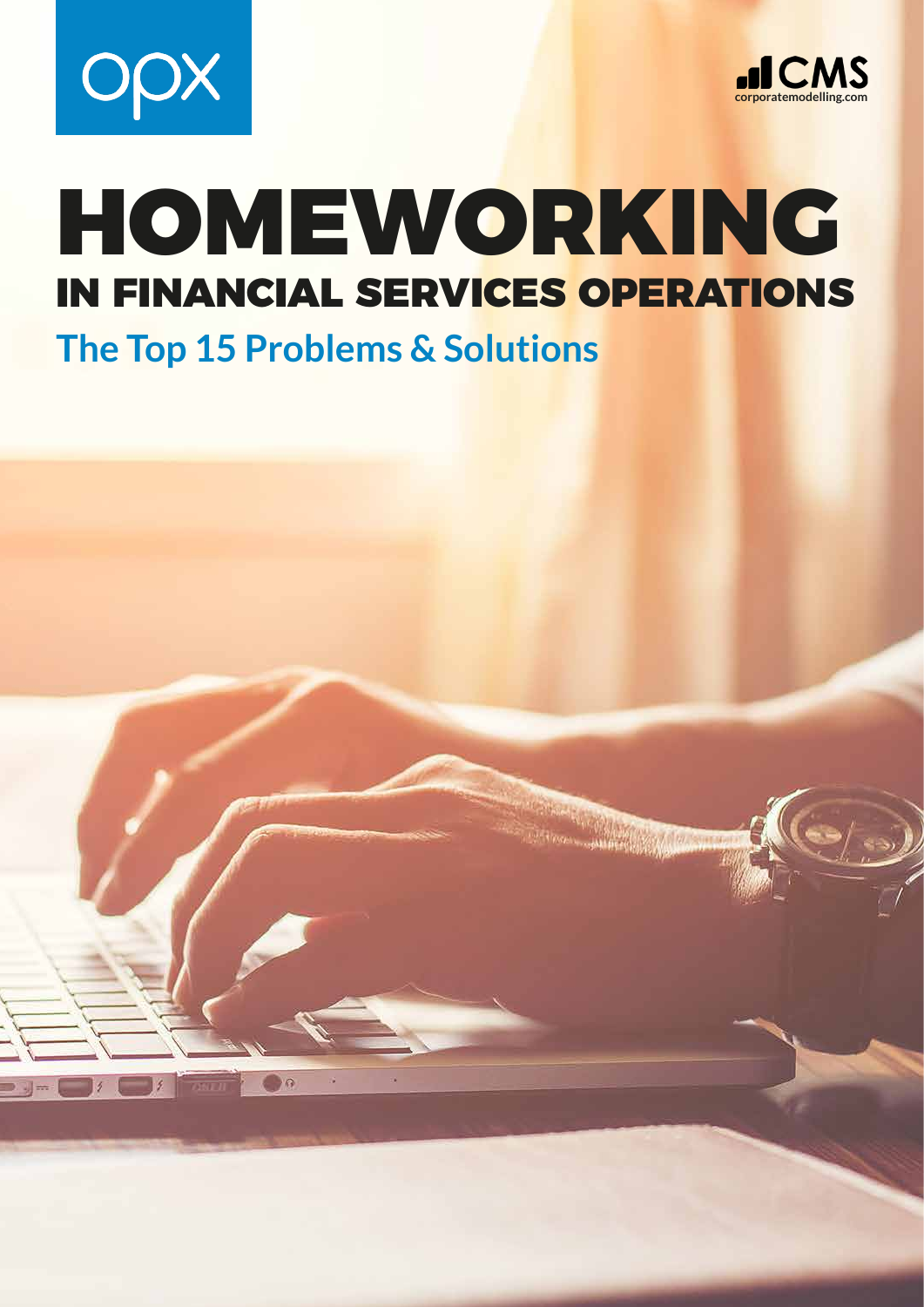# INTRODUCTION

**At Corporate Modelling, we have been working with a broad range of existing and new clients since the start of the COVID19 pandemic in Q1 of 2020 to develop workplace solutions that support the "new normal" – in particular homeworking.** 

Businesses within Financial Services which already had strategic solutions for homeworking were forced to rapidly develop them further through the period of the pandemic.

Businesses which have taken a shorter-term tactical approach at the beginning of the pandemic, and have not developed their solutions further, may now consider a review of the long-term suitability and consider potential strategic alternatives.

The long term 'direction of travel' will continue to be towards extensive homeworking as part of the operating model mix.

Corporate Modelling is pleased to offer our OPX (Operational Excellence) platform which provides such a strategic solution.

Highly modular and quick to implement, OPX supports end-to-end processing, from the digital capture of incoming work, back office workforce optimisation, smart work allocation, robotic process automation (RPA) to the automated output of digital customer communications.

This is overlayed with powerful and granular operational oversight metrics (including independent quality assurance) which are adaptive and easily configurable.



*state-backed bank has told employees it will adopt a "cautious" approach to returning to work. Its decision affects about four-fifths of them."*

July 2020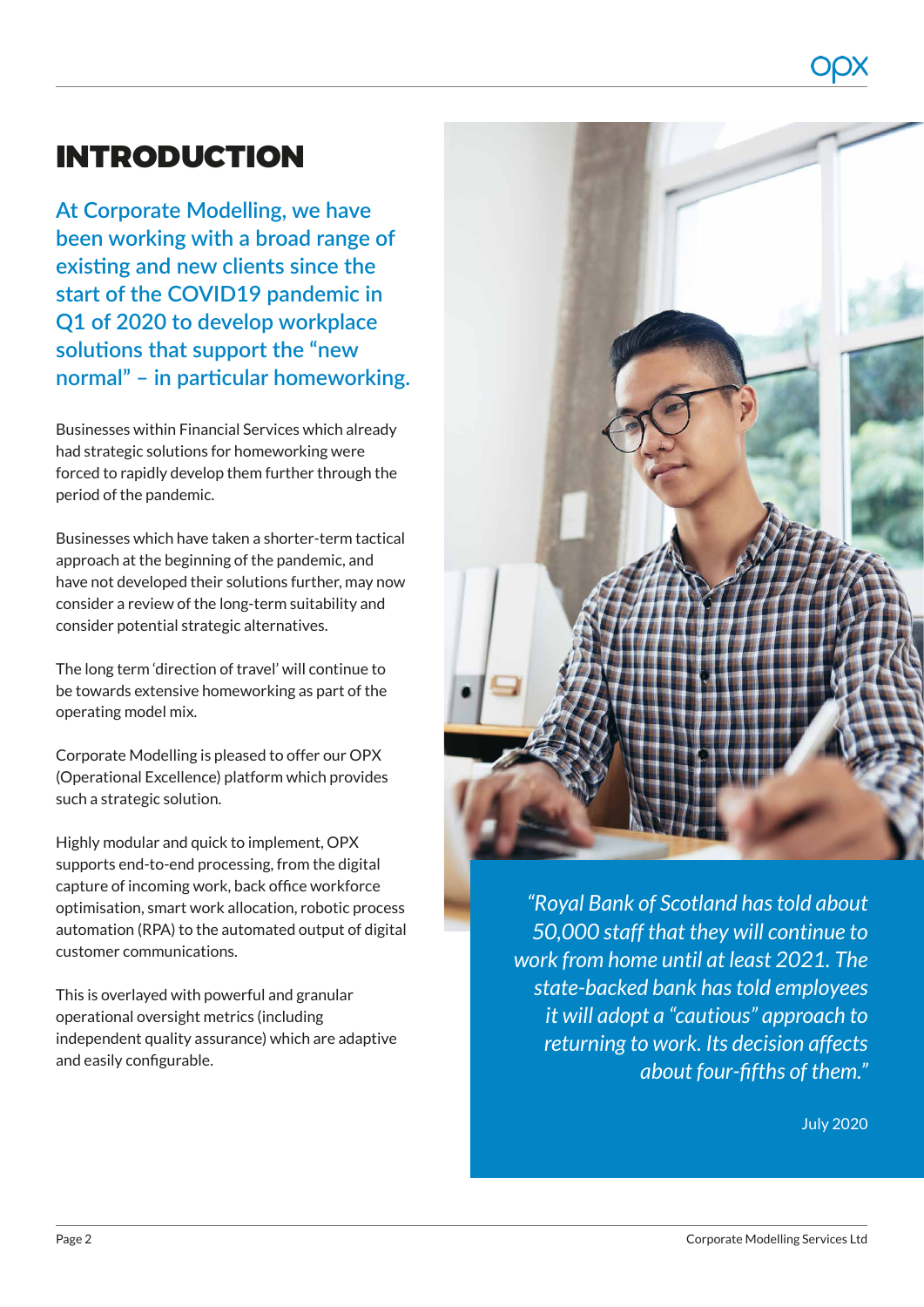# BACKGROUND

**Financial services businesses in the well-regulated UK environment vary in size and function from small mutual building societies and specialist insurers to the very large banks, insurance companies, outsource service providers and specialist lending institutions.** 

The locations where staff work have typically been large head/satellite offices in the UK and offshore plus UK branch offices.

Between 2020-2022, these operating models have had to rapidly develop to accommodate large numbers of staff homeworking on full time or part time basis with only occasional visits to a traditional office. In this respect there are common problems and solutions across financial services arising from homeworking.

We hope some of these examples will resonate with readers who are responsible for delivering operational activity or for its support and governance.



**Financial services businesses will typically have some elements of a generic operating model such as:** 

- **• back office administration**
- **• customer facing front office**
- **• branch network**
- **• outsourced functions with UK/non-UK third parties and**
- **• a robust risk and compliance requirement**

## COVID19 PANDEMIC

The Covid19 global pandemic has required the imposition in the UK of restrictions on movement, travel and group size meeting for work, socialising and education.

Through the past 2 years, there have been a series of temporary local on/off partial lockdowns with more complex restrictions and variations in the detailed rules applying across different countries.

Staff personal circumstances (such as home location, room space, services, shielding, self-isolation, children, students and elderly parents in the family) have impacted their availability for work, working patterns and possibly well-being.

All of this presents management challenges to the effective running of operations.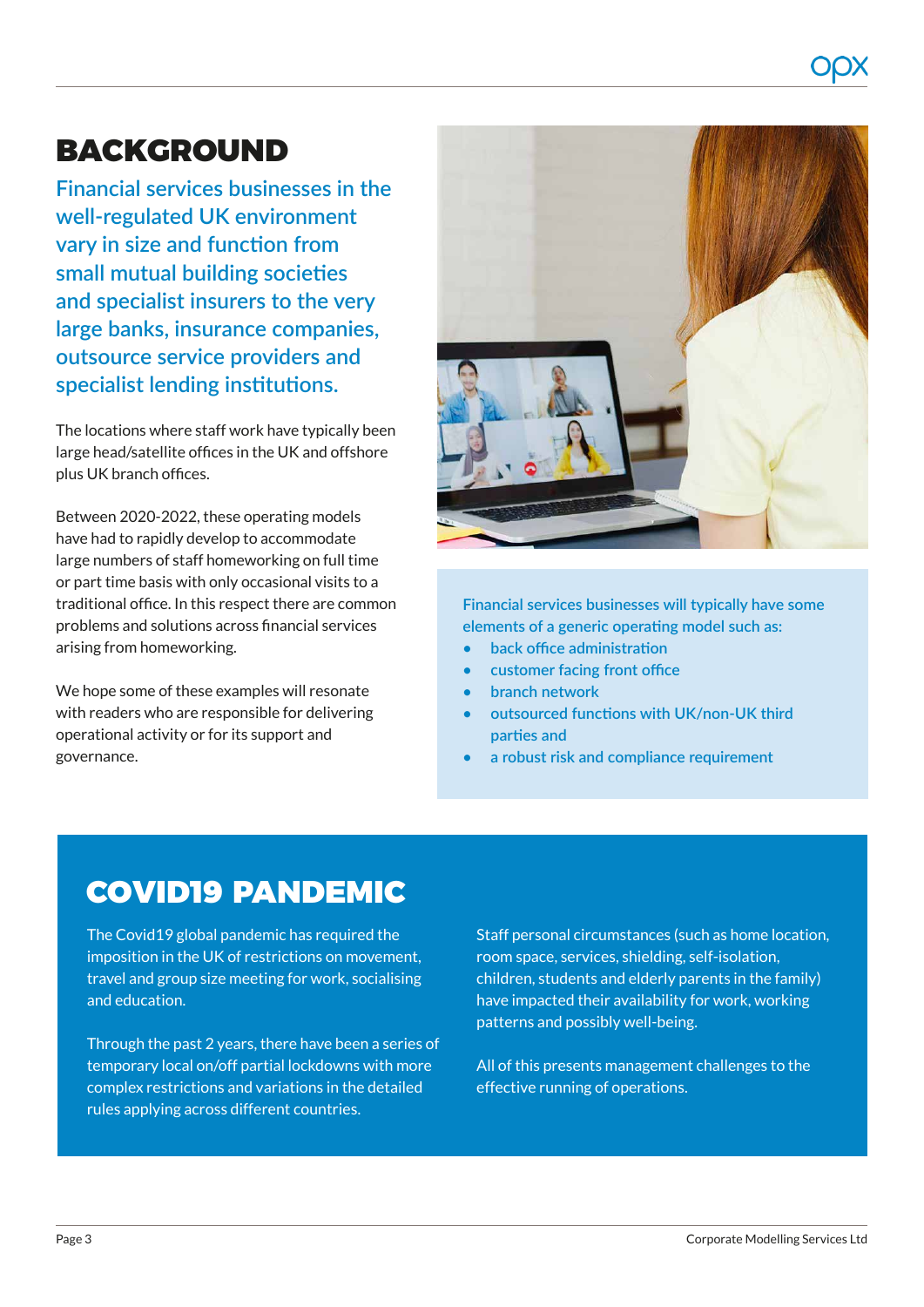# TOP 15 HOMEWORKING PROBLEMS & SOLUTIONS FOR RUNNING OPERATIONS

# INFRASTRUCTURE

#### **Problem:**

Lack of basic hardware, software, broadband or network to enable homeworking using similar processes and desktop environment to the normal head office location.

#### **Solution:**

Requires responsive IT services and strategic partner suppliers. Plus, a homeworking support platform like OPX which is scalable, quick to implement and has very light-touch integration with the existing corporate IT set up.

#### **Problem:**

Unable to move any paper around the organisation.

#### **Solution:**

Digitise all incoming paper customer demand by scanning, indexing and triaging if required to allocate item to correct OPX based work queue(s). Encourage/nudge customers to engage via website portal/email/SMS, enabling minimal staff in the 'mail room'.

### Flexibility while maintaining control and business efficiency

#### **Problem:**

Restricted numbers of staff able to work in head/ branch/offshore locations.

#### **Solution:**

Create the ability to manage staff working in many locations including homeworking with the OPX workforce management platform.

#### **Problem:**

Need for contingency planning to enable practical response to local infection spikes or major second wave of the pandemic with further restrictions and impact on staff.

#### **Solution:**

Enable flexible metrics and 'what if' scenario planning tools as provided by the OPX platform.

#### **Problem:**

Need to ensure best use of staff and skill sets available at any point in time given that both staff location and their level of availability may fluctuate.

#### **Solution:**

Use OPX driven performance metrics to steer management to the most efficient allocation of work recognising the need for positive customer outcomes. The OPX platform provides high granularity of both individual staff skills and the processing tasks they are qualified to perform.OPX also enables flexible automatic remote reallocation of work queue items to other staff who are available with seamless handover of any work in progress.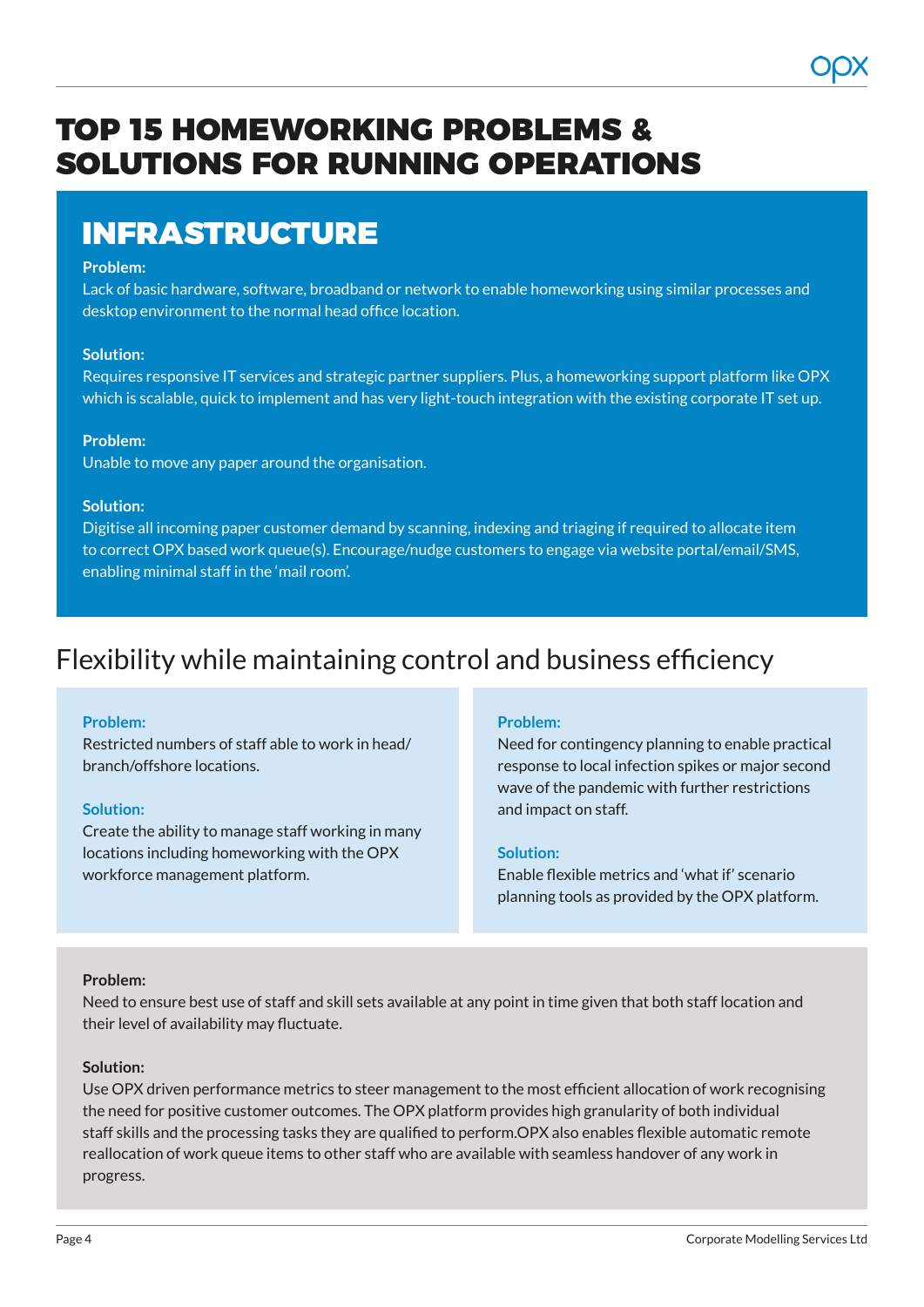#### **Problem:**

Need to direct work items to available suitably skilled staff ensuring that work is prioritised to meet business needs, ensures positive customer outcomes and (where relevant) meets contractual SLAs.

#### **Solution:**

OPX core functionality has real time work allocation process and flexible set up of teams and work groups.

#### **Problem:**

Line managers and/or team leaders not available at short notice.

#### **Solution:**

Use core OPX functionality to manage teams in real time flexibly and remotely by the next layer up of management or merge short term into another similar team.

#### **Problem:**

Ensure remote homeworking staff continue to receive on-going upskilling and on-going support to perform new tasks so they can perform a broader and more complex range of processes.

#### **Solution:**

The OPX platform (using the "Scriptflow" module) will provide real time process specific and contextual help. Particularly useful for telephone or on-line chat-based customer interactions, or low frequency processes.

#### **Problem:**

The pandemic is clearly driving increased customer demand for both information and action (e.g. claims) due to both changing economic circumstances and higher levels of anxiety. Growing volumes of work types require resource from across front and back office to be applied quickly to key focus areas of customer demand.

#### **Solution:**

One of many management tools within OPX is the ability to create process specific "virtual super teams" on a temporary basis to manage areas of outstanding customer demand. The OPX platform also holds data, both live and historic, at a granular level to enable rapid insights to be drawn which drives management actions to optimise resource allocation to emerging demand.



#### **Problem:**

Concern about potential adverse changes to the efficiency of operations staff now working in the 'new normal' of homeworking/ hybrid for the longer term. In particular the impact on both customer satisfaction and the bottom line of corporate profitability overall.

#### **Solution:**

OPX metrics enables accurate measurement and tracking of efficiency and cost both 'real-time' and historic over any time periods to enable benchmarking and show trends. Data from clients where the OPX platform has been introduced to a traditional pre-pandemic operating model show efficiency improvements of up to 20%. It is expected that similar or even higher levels will be achievable for a homeworking/hybrid operating model.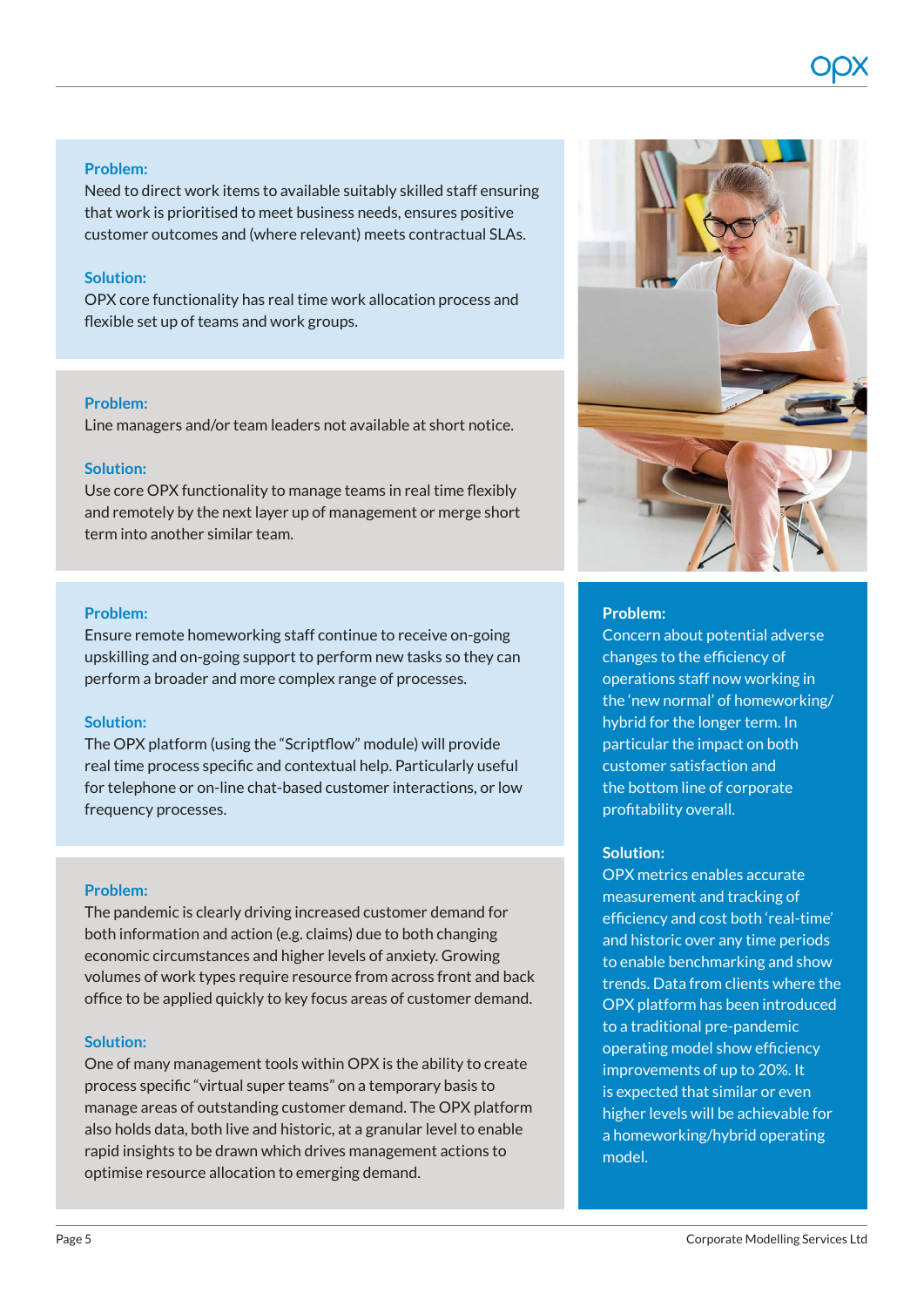### MANAGEMENT OVERSIGHT

#### **Problem:**

Need continually updated operational oversight from three perspectives: past, present and future.

#### **Solution:**

The OPX platform has detailed metrics and reporting on the past and present which is easily configurable by operational management. No past information about operational performance is lost and is held at both level of the individual member of staff and types of process completed (including task time and quality). The information available supports detailed capacity planning for the future view.

#### **Problem:**

Need to know that agreed work prioritisation is being maintained, who is doing the work, where it is being done and the levels of efficiency and quality that are being achieved. Also, to understand the changing size and shape of work queues (i.e. outstanding work) and likely future staff availability to plan ongoing and future operational requirements.

#### **Solution:**

OPX offers live activity dashboards that enable close management at a team leader level with whatever level of MI that is required for line and senior management.

#### **Problem:**

Need regular and "one off" MI as to how business is coping with demand, especially given likely challenges caused by homeworking.

#### **Solution:**

OPX 'quick reports' give information at both individual and team level with aggregation up operational structure layers to show overall operational performance for the enterprise.

### PEOPLE WELLBEING

#### **Problem:**

Lack of manager or team leader face to face contact with operational staff to facilitate assessing staff effectiveness alongside an increased requirement to monitor individual's welfare – and to act where necessary.

#### **Solution:**

OPX enables processing tasks to be seamlessly referred by remote team members to their team leader real time for support and guidance. Team leaders also have detailed performance metrics on all work done over what time periods and to what standard by team members. This will enable team leaders to have value add conversations with their teams to discuss both performance and any other emerging issues (real or perceived). Softer issues will be referred to HR.

#### **Problem:**

A need to ensure disrupted working patterns and continuity of hours worked can be monitored.

#### **Solution:**

The core OPX platform captures individual work performance and this can be fed back to both staff and team leader (and at a summary level to line management) to ensure that an optimum combination of hours worked and required levels of productivity are achieved.